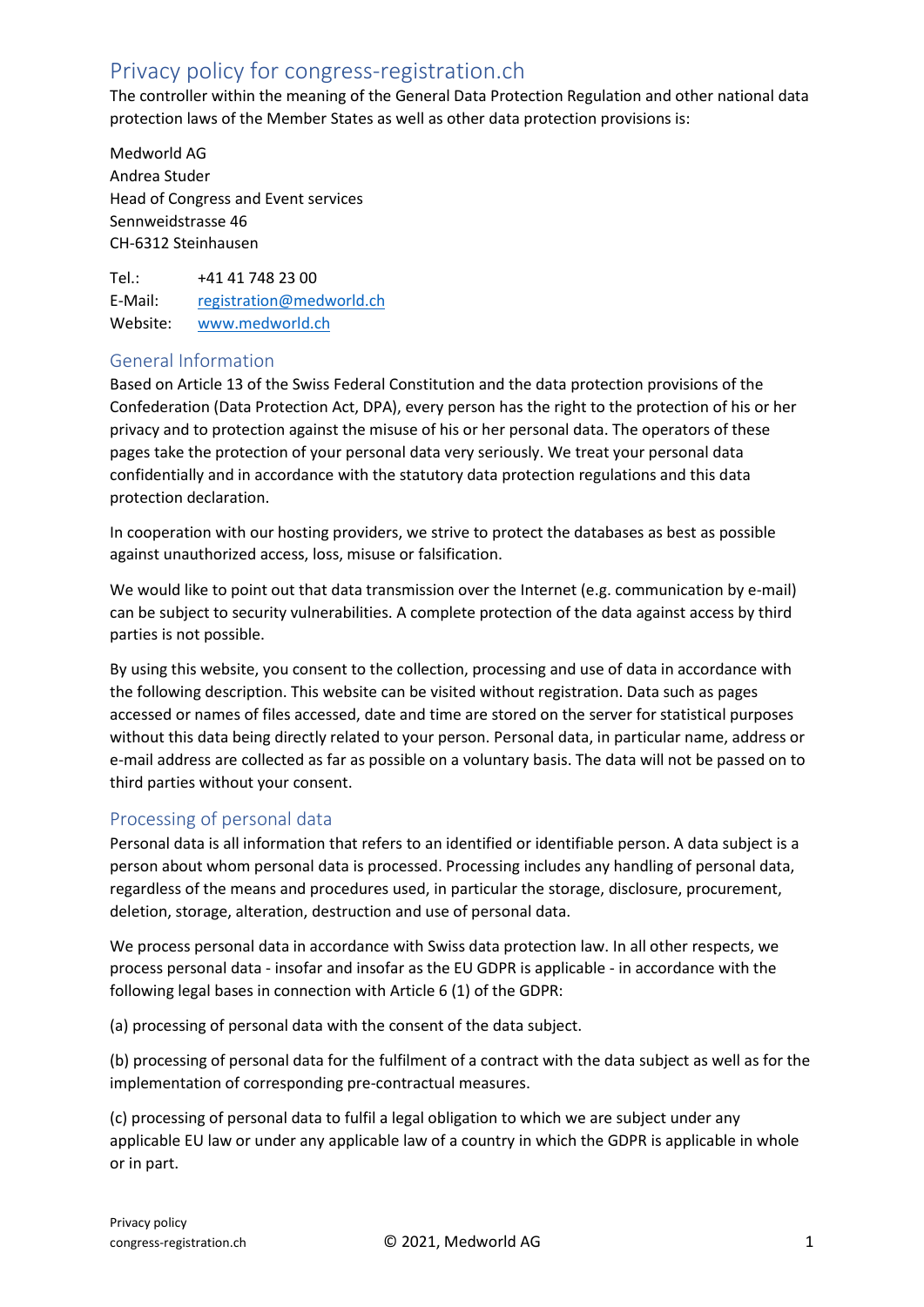(d) processing of personal data in order to protect the vital interests of the data subject or of another natural person.

(f) processing of personal data in order to protect the legitimate interests of us or third parties, provided that the fundamental freedoms and rights and interests of the person concerned do not prevail. In particular, legitimate interests include our business interest in being able to provide our website, information security, the enforcement of our own legal claims and compliance with Swiss law.

We process personal data for the duration necessary for the purpose or purposes in question. In the case of longer-term storage obligations due to statutory and other obligations to which we are subject, we shall restrict processing accordingly.

### Notes on processing

This website uses the conference management software Converia, which is provided by Lombego Systems GmbH. Medworld AG hosts independently in a Swiss computer centre, Lombego Systems GmbH provides Medworld AG with additional services such as software maintenance and support.

A contract was concluded with Lombego Systems GmbH for order processing pursuant to Article 28 of the GDPR. (For information on the company, see the 'List of processors' section of this document).

# Privacy Policy for SSL/TLS Encryption

This website uses SSL/TLS encryption for security reasons and to protect the transmission of confidential content, such as requests you send to us as a site operator. You can recognize an encrypted connection by the fact that the address line of the browser changes from "http://" to "https://" and by the lock symbol in your browser line.

If SSL or TLS encryption is activated, the data you transmit to us cannot be read by third parties.

# Privacy policy for Server-Log-Files

The provider of this website automatically collects and stores information in so-called server log files, which your browser automatically transmits to us. The following data is collected:

- Information on the browser type and version used
- The user's operating system
- The user's internet service provider
- The user's IP address
- Date and time of access

These data cannot be assigned to specific persons. This data will not be merged with other data sources. We reserve the right to subsequently check this data if we become aware of concrete indications of illegal use.

# Privacy policy for Cookies

### **1. Description and scope of data processing**

Our website uses cookies. Cookies are small text files that make it possible to store specific, userrelated information on the user's computer system while he or she is using the website. Cookies make it possible in particular to determine the frequency of use and number of users of the pages, to analyse the behaviour of page use, but also to make our offer more customer-friendly. Cookies remain stored at the end of a browser session and can be called up again when you visit the site again. If you do not wish this, you should set your Internet browser so that it refuses to accept cookies.

A general objection to the use of cookies for online marketing purposes can be raised for a large number of services, especially in the case of tracking, via the US website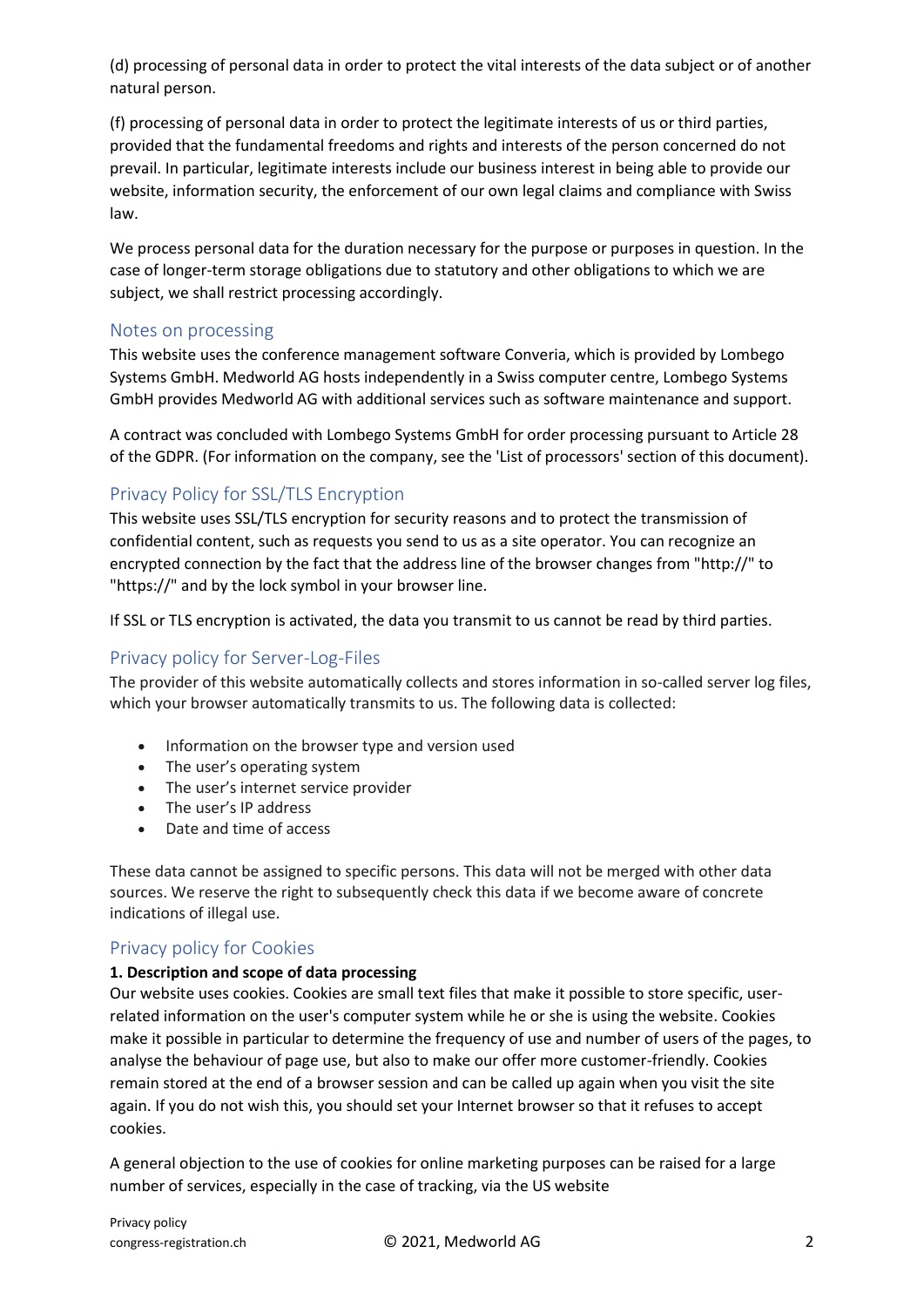<http://www.aboutads.info/choices/> or the EU websit[e http://www.youronlinechoices.com/](http://www.youronlinechoices.com/) . Furthermore, the storage of cookies can be achieved by switching them off in the browser settings. Please note that in this case not all functions of this online offer can be used.

### **We classify cookies into the following categories:**

### **Necessary cookies (type 1)**

These cookies are essential for websites and their functions to work properly. Without these cookies, services such as attendee registration cannot be provided.

#### **Functional cookies (type 2)**

These cookies make it possible to improve the convenience and performance of websites and to provide various functions. For example, language settings can be stored in functional cookies.

#### **Performance cookies (type 3)**

These cookies collect information on how you use websites. For example, performance cookies help us to identify particularly popular areas of our internet presence. This way we can adapt the content of our websites more specifically to your needs and thereby improve what we offer you. No personal data is stored in these cookies. Further details on how the information is collected and analyzed can be found in the section "Analysis of usage data".

#### **Third-party cookies (type 4)**

These cookies are installed by third parties, e.g. social networks. Their main purpose is to integrate social media content on our site, such as social plugins. Information on how we use social plugins can be found in the "Social Plugins" section of the privacy statement.

#### **2. Legal basis for data processing**

The legal basis for the processing of personal data using cookies is Article 6 (1) (f) of the GDPR.

#### **3. Purpose of data processing**

We use the following cookies on our websites:

| Cookie name  | <b>Purpose</b>                     | <b>Type</b> |
|--------------|------------------------------------|-------------|
| PHPSESSID    | Identification of a user session   |             |
| Converia SID | Identification of a front-end user |             |

#### **4. Storage period, possibility of objection and deletion**

Cookies are stored on the user's computer and transmitted from there to our website. This means that you as user have full control over the use of cookies. By changing the settings in your internet browser, you may deactivate or restrict the transmission of cookies. Cookies that have already been stored can be deleted at any time. This can also be effected automatically. If cookies are deactivated for our website, it may no longer be possible to use all of the website's functions in full.

# Registration & Use of the Conference Management Software's Functions

#### **1. Description and scope of data processing**

The conference management software offers users the possibility to register by entering personal data. The data is entered into an input mask and then transmitted to us and stored.

Mandatory information may be requested during registration. This information must be entered completely and accurately. If this is not the case, the registration will be rejected.

For example, a registration process is usually required for the following activities:

• Registration as a participant for an event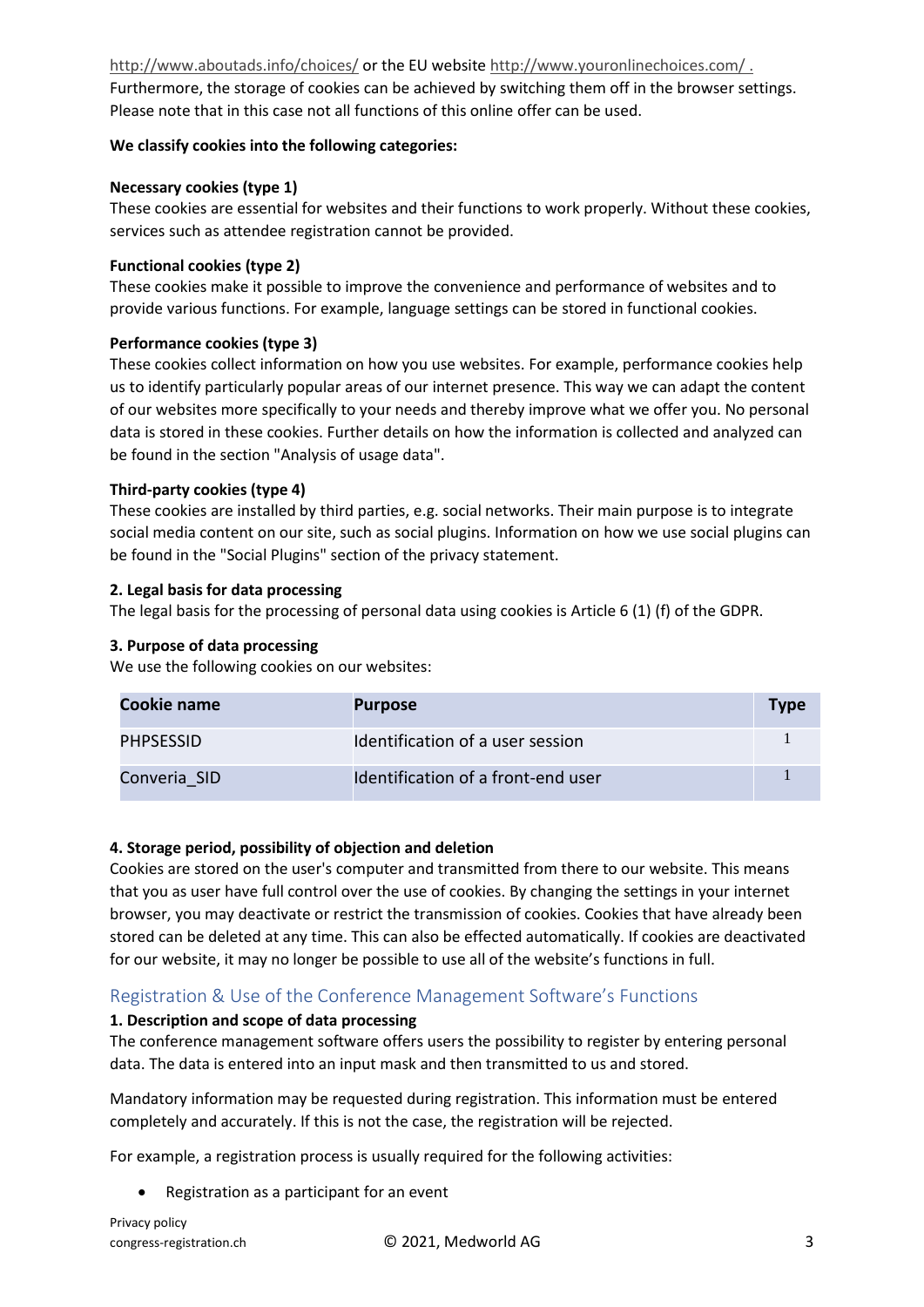- Submission of a scientific contribution to the system
- Reviewing of scientific contributions
- Actions as a speaker or chair of a session
- Using the favorites feature of the conference planner

The following data is collected and stored during the registration process and use of the software features:

- Access data (username, password)
- Address details
- Email address
- Shopping cart data
- Billing information
- Information on contributions submitted
- Temporal and spatial scheduling data (conference schedule)
- Information on memberships
- Information on verification (e.g. student identification)

#### **Payment processing**

Various payment options (e.g. invoice/bank transfer, credit card) are available for payment processing when participants register for an event. Sensitive payment information is not stored in the conference management system itself. For this purpose, specially certified payment service providers are employed which perform the data processing and storage (SaferPay, https://www.sixpayment-services.com). The user is led directly to the website of the respective provider. Further information on data protection can be found on the websites of the respective service provider.

The following data is collected for payment processing:

- selected method of payment
- invoice amount
- amounts paid
- billing data

#### **2. Legal basis for data processing**

The legal basis for the processing of data is Article 6 (1) (a) of the GDPR, provided the user's consent has been obtained.

If registration serves the fulfilment of a contract to which the user is a party or the implementation of pre-contractual measures, the additional legal basis for processing of the data is Article 6 (1) (b) of the GDPR.

#### **3. Purpose of data processing**

A registration of the user is necessary for the fulfilment of a contract with the user or for the implementation of pre-contractual measures.

#### **4. Storage period**

The data will be deleted as soon as it is no longer required to achieve the purpose for which they were collected.

This is the case for data collected during the registration process to fulfil a contract or to implement pre-contractual measures, when this data is no longer required for the fulfilment of the contract. After conclusion of the contract, it may still be necessary to store personal data of the contractual partner in order to fulfil contractual or legal obligations.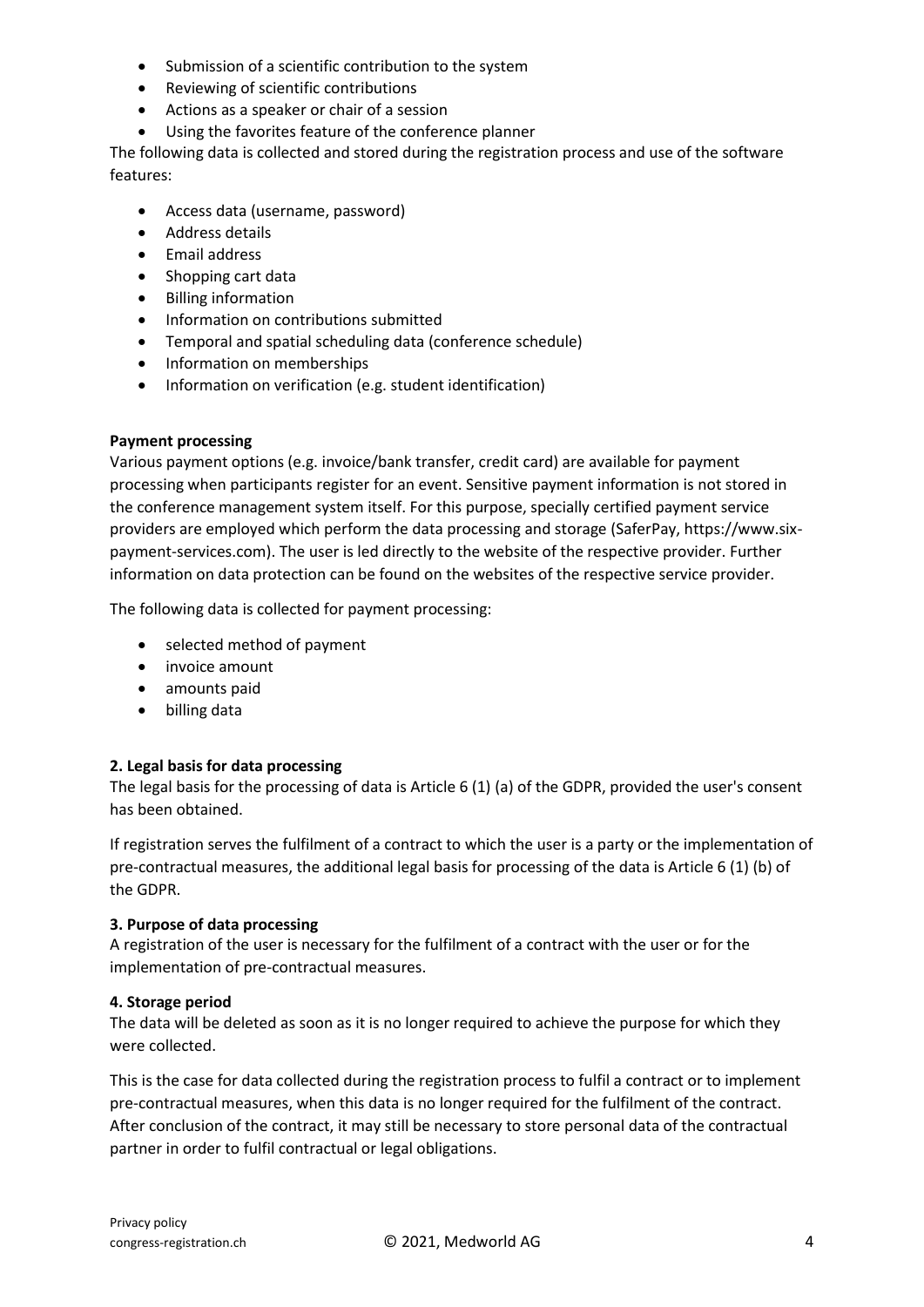Since the access data including address data can be used for other events such as follow-up events, this data will be removed from the system within 2 years after the last login.

### **5. Possibility of objection and deletion**

As a user you have the possibility to cancel the registration at any time. You can have the data stored about you amended at any time.

For this purpose, please contact the controller by e-mail or telephone (see information above).

If the data is required to fulfil a contract or to carry out pre-contractual measures, a premature deletion of this data is only possible to the extent that contractual or legal obligations do not preclude deletion.

# Rights of the Data Subject

Should personal data related to you be processed, this means that you are a data subject within the meaning of the GDPR and have the following rights vis-à-vis the controller:

### **1. Right to information**

You may request confirmation from the controller as to whether personal data concerning you is processed by us.

If such processing has taken place, you can request the following information from the controller:

- (1) the purposes for which personal data has been processed;
- (2) the categories of personal data that have been processed;
- (3) the recipients or categories of recipients to whom the personal data concerning you have been or are still being disclosed;
- (4) the planned duration of the storage of personal data concerning you or, if specific information on this is not available, the criteria for determining the storage period;
- (5) the existence of a right to rectification or deletion of personal data concerning you, a right to restriction of processing by the controller or a right to object to such processing;
- (6) the existence of a right to lodge a complaint with a supervisory authority;
- (7) any available information on the origin of the data if the personal data were not collected from the data subject;
- (8) the existence of automated decision-making, including profiling in accordance with Article 22 (1) and (4) of the GDPR and –at least in these cases – meaningful information on the logic involved as well as the scope of such processing and its intended effects on the data subject.

You have the right to request information as to whether the personal data concerning you is transferred to a third country or to an international organisation. In this context, you can request information on the appropriate safeguards pursuant to Article 46 of the GDPR in connection with the transfer.

### **2. Right to rectification**

You have the right to request from the controller rectification and/or completion of the processed personal data concerning you if this data is incorrect or incomplete. The controller must carry out the rectification without delay.

### **3. Right to restriction of processing**

Under the following conditions, you can request the processing of personal data concerning you to be restricted: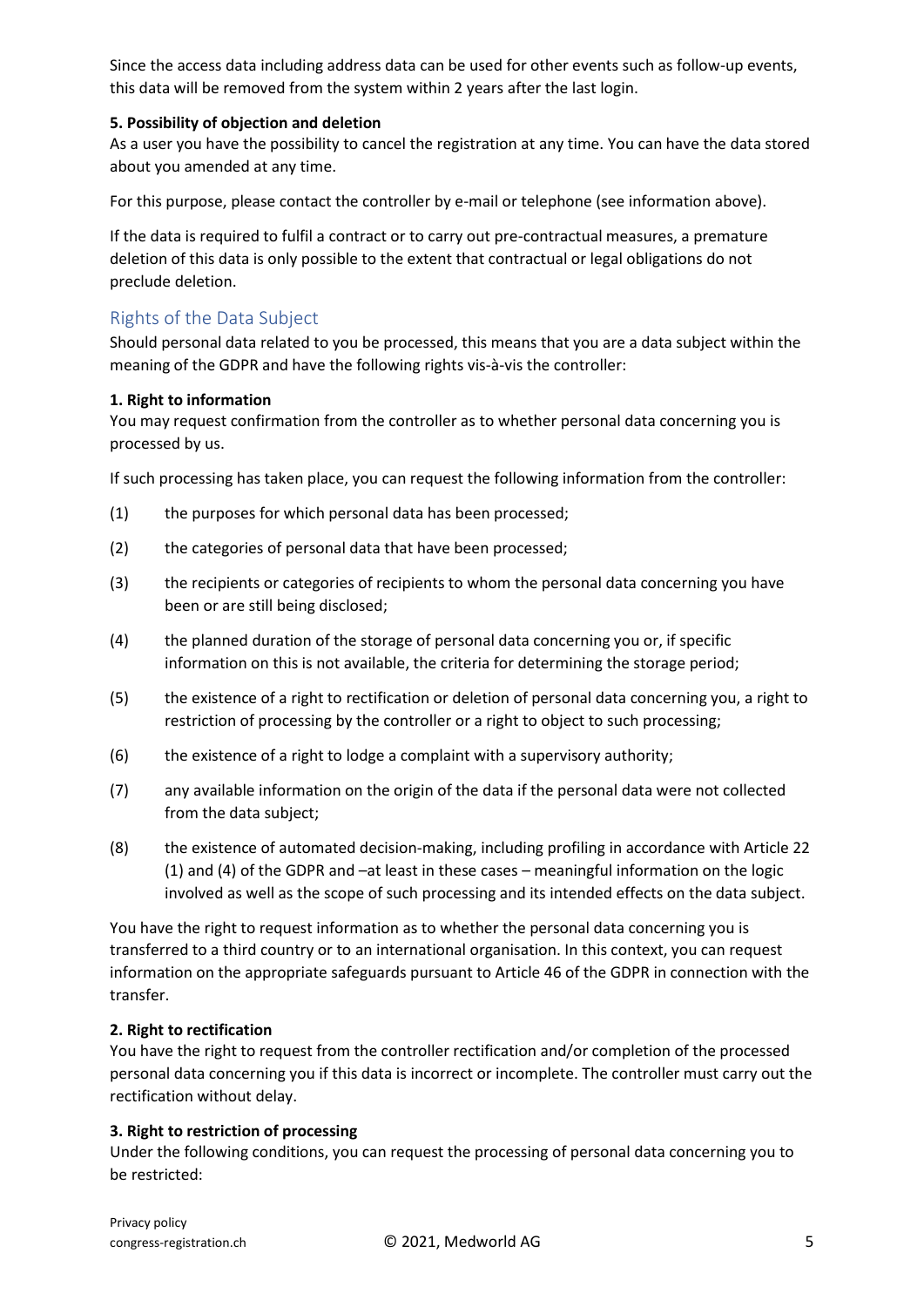- (1) if you contest the accuracy of the personal data concerning you for a period that enables the controller to verify the accuracy of the personal data;
- (2) if the processing is unlawful and you refuse deletion of the personal data and instead request that use of the personal data should be restricted;
- (3) if the controller no longer needs the personal data for the purposes of the processing, but you require them for establishing, exercising or defending legal claims; or
- (4) if you have objected to processing pursuant to Article 21 (1) of the GDPR and it has not yet been established whether the legitimate reasons of the controller outweigh your reasons.

If the processing of personal data concerning you has been restricted, such data shall - with the exception of storage - only be processed with your consent or for the establishment, exercise or defence of legal claims or for the protection of the rights of another natural or legal person or for reasons of important public interest of the Union or of a Member State.

If you have obtained restriction of processing under the conditions specified above, you will be informed by the controller before the restriction of processing is lifted.

### **4. Right to erasure**

### *a) Obligation to erase*

You may request the controller to erase the personal data relating to you without delay, in which case the controller is obliged to erase this data without delay if one of the following reasons applies:

- (1) The personal data concerning you are no longer necessary for the purposes for which they were collected or otherwise processed.
- (2) You withdraw your consent on which the processing was based in accordance with Article 6 (1) (a) or Article 9 (2) (a) of the GDPR, and there is no other legal basis for the processing.
- (3) You object to the processing pursuant to Article 21 (1) of the GDPR and there are no overriding legitimate grounds for the processing, or you object to the processing pursuant to Article 21 (2) of the GDPR.
- (4) The personal data concerning you have been processed unlawfully.
- (5) The personal data concerning you have to be erased for compliance with a legal obligation in Union or Member State law to which the controller is subject.
- (6) The personal data concerning you have been collected in relation to the offer of information society services pursuant to Article 8 (1) of the GDPR.

### *b) Information to third parties*

Where the controller has made your personal data public and is obliged pursuant to Article 17 (1) of the GDPR to erase it, the controller, taking account of available technology and the cost of implementation, shall take reasonable steps, including technical measures, to inform controllers who are processing your personal data that you, as the data subject, have requested the erasure by such controllers of any links to or copies or replications of this personal data.

### *c) Exceptions*

The right to erasure shall not apply to the extent that processing is necessary:

- (1) for exercising the right of freedom of expression and information;
- (2) for compliance with a legal obligation which requires processing by Union or Member State law to which the controller is subject, or for the performance of a task carried out in the public interest, or in the exercise of official authority vested in the controller;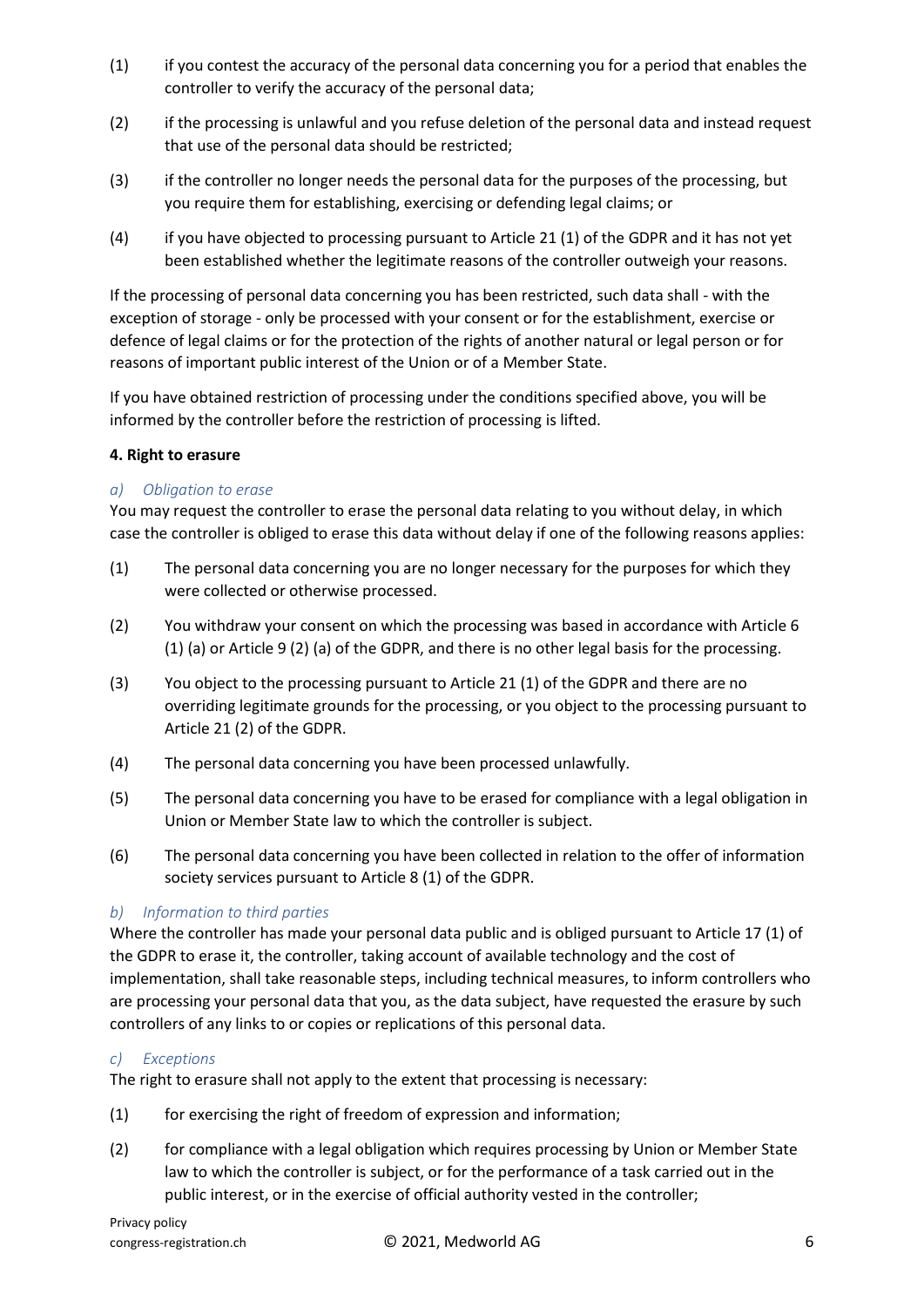- (3) for reasons of public interest in the area of public health in accordance with points (h) and (i) of Article 9 (2) and Article 9 (3) of the GDPR;
- (4) for archiving purposes in the public interest, scientific or historical research purposes or statistical purposes in accordance with Article 89(1) of the GDPR, in so far as the right referred to in section a) is likely to render impossible or seriously impair the achievement of the objectives of that processing; or
- (5) for the establishment, exercise or defence of legal claims.

### **5. Right to notification**

If you have exercises your right to rectification, erasure or restriction of processing vis-à-vis the controller, the controller is obliged to communicate this rectification or erasure of personal data or restriction of processing to all recipients to whom your personal data has been disclosed, unless this proves impossible or involves disproportionate effort.

You have the right to be informed by the controller about those recipients.

# **6. Right to data portability**

You have the right to receive the personal data concerning you, which you have provided to the controller, in a structured, commonly used and machine-readable format. In addition, you have the right to transmit the data to another controller without hindrance from the controller to whom the personal data has been provided, as long as

- (1) the processing is based on consent pursuant to Article 6 (1) (a) of the GDPR or Article 9 (2) (a) of the GDPR or on a contract pursuant to Article 6 (1) (b) of the GDPR; and
- (2) the processing is carried out by automated means.

In exercising this right, you also have the right to have the personal data concerning you transmitted directly from one controller to another, where technically feasible. This must not adversely affect the rights and freedoms of others.

The right to data portability does not apply to processing of personal data that is necessary for the performance of a task carried out in the public interest or in the exercise of official authority vested in the controller.

### **7. Right to object**

You have the right to object at any time, on grounds relating to your particular situation, to any processing of your personal data pursuant to Article 6 (1) (e) or (f) of the GDPR; this also applies to profiling based on those provisions.

The controller will no longer process the personal data concerning you, unless the controller demonstrates compelling legitimate grounds for the processing which override your interests, rights and freedoms, or the processing serves the establishment, exercise or defence of legal claims.

Where personal data concerning you are processed for direct marketing purposes, you have the right to object at any time to processing of the personal data concerning you for such marketing, which includes profiling to the extent that it is related to such direct marketing.

If you object to processing for direct marketing purposes, the personal data concerning you will no longer be processed for such purposes.

In the context of the use of information society services - and notwithstanding Directive 2002/58/EC you may exercise your right to object by automated means using technical specifications.

### **8. Right to withdraw the declaration of consent under data protection law**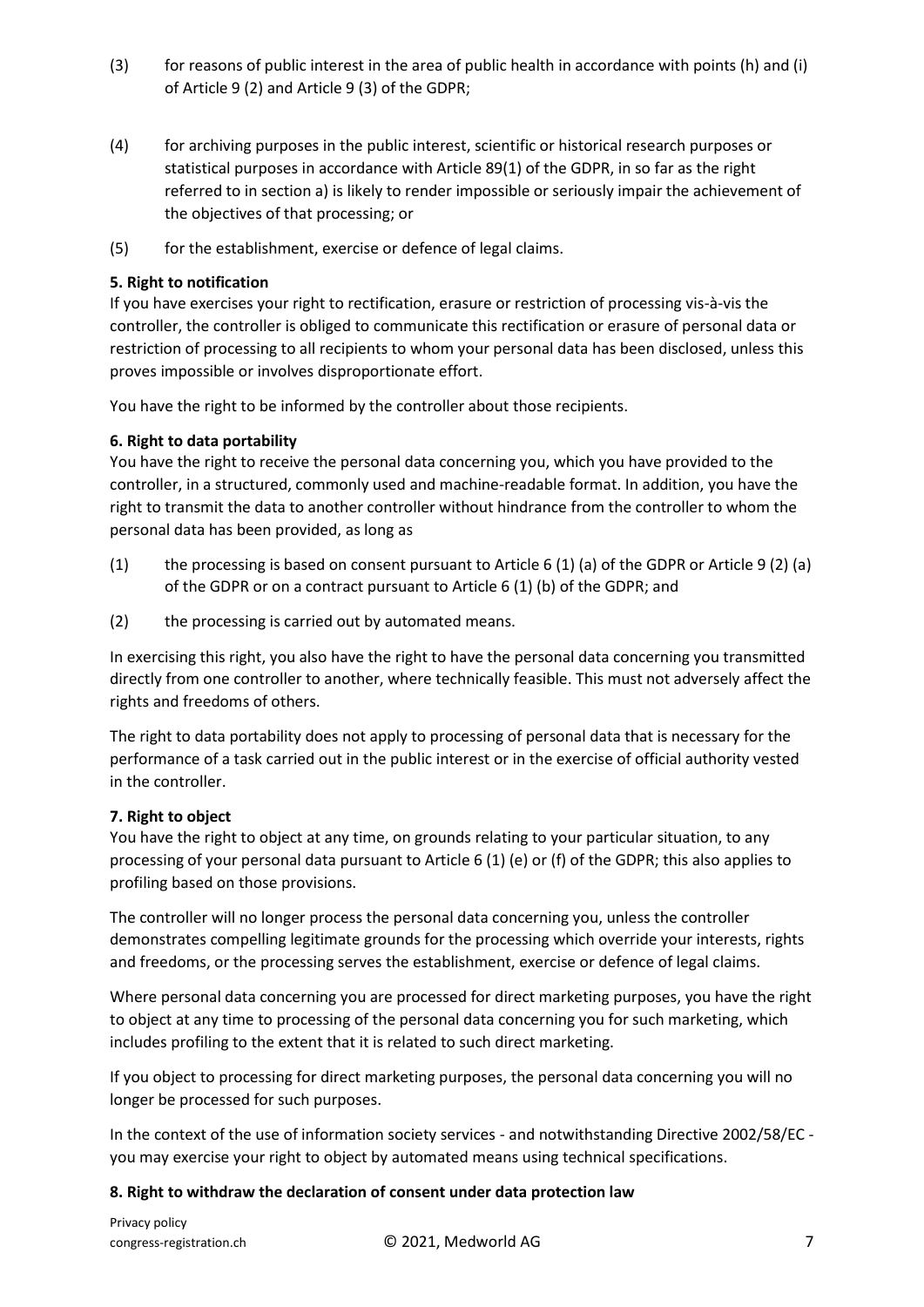You have the right to withdraw your declaration of consent under data protection law at any time. The withdrawal of consent will not affect the lawfulness of processing carried out on the basis of your consent before its withdrawal.

### **9. Right to lodge a complaint with a supervisory authority**

Without prejudice to any other administrative or judicial remedy, you have the right to lodge a complaint with a supervisory authority, in particular in the Member State of your habitual residence, place of work or place of the alleged infringement, if you consider that the processing of personal data concerning you infringes the GDPR.

The supervisory authority with which the complaint has been lodged will inform the complainant on the progress and outcome of the complaint, including the possibility of a judicial remedy pursuant to Article 78 of the GDPR.

### List of Processors

Lombego Systems GmbH Kaufstr. 2-4 99423 Weimar

Type of processing:

• Maintenance and support

# Privacy policy for the use of Google Web Fonts

This website uses so-called web fonts provided by Google for the uniform display of fonts. When you call up a page, your browser loads the required web fonts into your browser cache to display texts and fonts correctly. If your browser does not support web fonts, a standard font will be used by your computer.

More information about Google Web Fonts can be found at<https://developers.google.com/fonts/faq> and in Google's privacy policy: <https://www.google.com/policies/privacy/>

### External payment service providers

This website uses the external payment service provider "SaferPay" (https://www.six-paymentservices.com), through whose platforms users and we can carry out payment transactions.

Within the framework of the fulfilment of contracts, we shall appoint payment service providers on the basis of the Swiss Data Protection Ordinance and, where necessary, Article 6 (1) (b) of the EU GDPR. In addition, we use external payment service providers on the basis of our legitimate interests in accordance with the Swiss Data Protection Ordinance and, where necessary, in accordance with Article 6 (1) (f) of the EU GDPR in order to offer our users effective and secure payment options.

The data processed by the payment service providers includes inventory data, such as name and address, bank data, such as account or credit card numbers, passwords, TANs and checksums, as well as contract, sum and recipient details. The information is required to complete the transactions. However, the data entered will only be processed and stored by the payment service providers. As the operator, we do not receive any information about (bank) accounts or credit cards, but only information to confirm (accept) or refuse payment. The data may be transmitted by payment service providers to credit reference agencies. The purpose of this transmission is to check identity and creditworthiness. In this regard we refer to the General Terms and Conditions and data protection notices of the payment service providers.

Payment transactions are subject to the terms and conditions and the data protection notices of the respective payment service providers, which can be accessed within the respective website or transaction applications. We also refer to these for the purpose of further information and assertion of revocation, information and other rights affected.